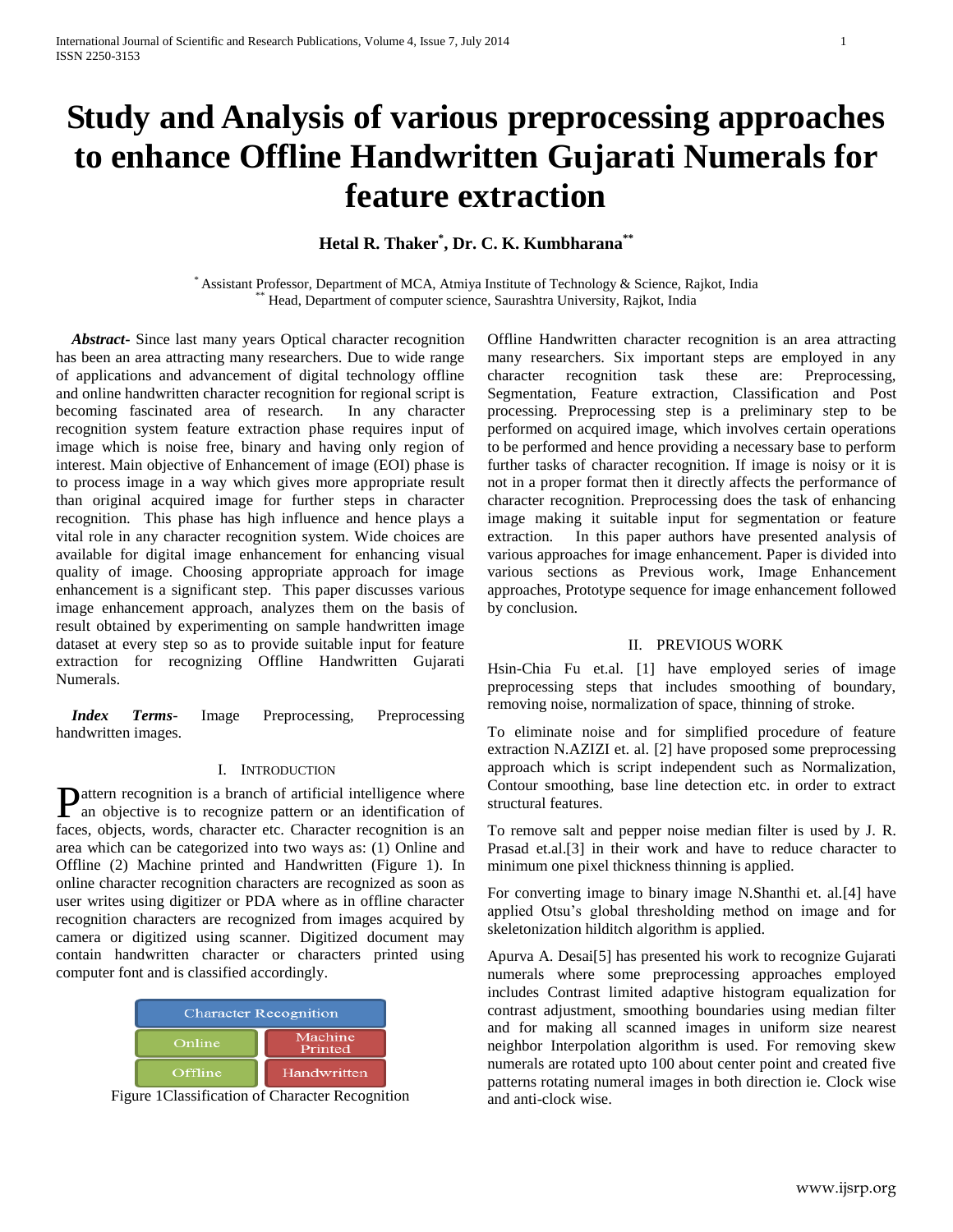R. Kannan et. al.[6] in their work of recognizing Tamil handwritten characters have applied preprocessing techniques where to extract foreground ink from background image thresholding is used, to remove noise median filtering and wiener filtering is used and for detecting skew angle, calculation of cumulative scalar product of windows of text blocks using gabor filters at different orientation and have employed on all possible 50X50 windows and skew angle was found as median of all angles obtained.

Normalization process in which slant correction, width normalization and normalizing height of three zones using vertical scaling is utilized by R.Kannan et. Al.[7]

### III. ANALYSIS OF VARIOUS IMAGE ENHANCEMENT APPROACHES

 This section discusses various image enhancement approaches and analyzes them on the basis of result obtained.

### *A. Handwritten Image Dataset*

 For experimental work 750 handwritten isolated Gujarati numerals were collected and digitized using Brother DCP-7030 scanner at 300 dpi in png format. Figure 2 shows variation in handwriting Gujarati numeral five (pronounced as *'panch'*) also variation arise as writers have used their pen.



Figure 2: Variation in writing Gujarati Numeral 'five'

For demonstrating result on applying various approaches one sample image from Figure 2 is used.

#### *B. Convert rgb image to grayscale*

 Color of a pixel in RGB image is determined by amount of Red, Green and Blue, which is a stack of three matrices representing color proportion of RGB. Hence for every pixel one can trace three value. Converting this image into Grayscale where every pixel will have shade of gray. In a conversion process of RGB to grayscale hue and saturation is eliminated and luminance is retained. Grayscale occupies less memory space as compare to RGB image as each pixel is representing eight bits information.  $VI * R + V2 * G + V3 * B$  equation is used to converting RGB image to Grayscale where R,G and B represents

Red, Green and Blue value of a pixel and V1, V2 and V3 are real values, variation in which yields following result as shown in figure 3. The process will be repeated for every pixel of a image to obtain Grayscale image.





## *C. Contrast adjustment*

Histogram Equalization is a method used to enhance contrast of an image. histeq enhances the contrast of images by transforming the values in an intensity image, or the values in the colormap of an indexed image, so that the histogram of the output image approximately matches a specified histogram. [8] as per figure 4(a)



Figure 4 (a) Histogram Equalization (b) Intensity adjustment (c) Contrast Limited Adaptive Histogram Equalization (d) Intensity Adjustment with low\_in:0.4 and high\_in:0.8 parameter values

Another approach is to adjust image intensity values here by 4 values are define i.e. low in, high in, low out, high out and values below low\_in and high\_in are clipped. Resultant image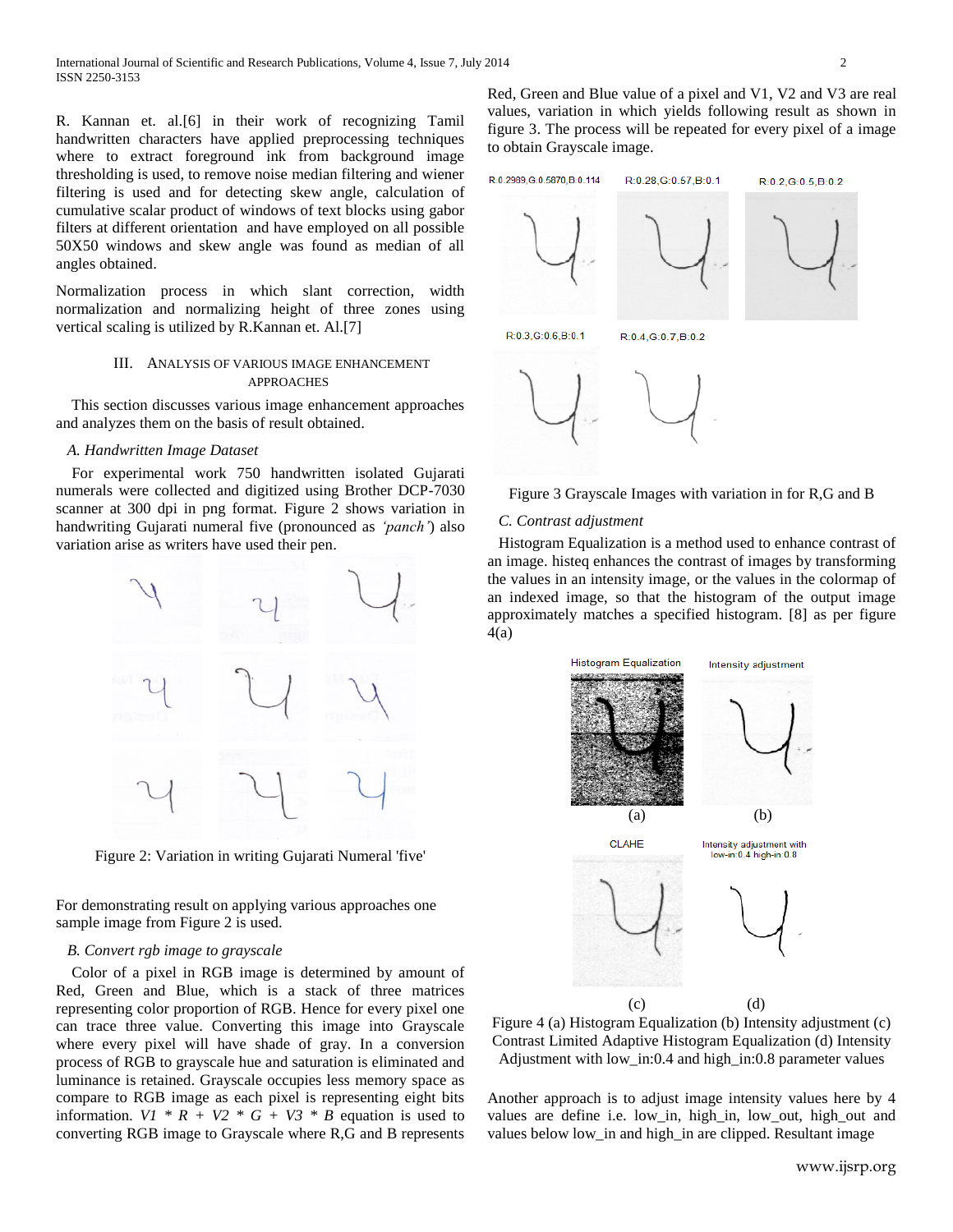obtained will have values between low\_in and high\_in map to values between low\_out and high\_out. Variation in limits yields results as show in figure 4(b) and 4(d). Contrast limited adaptive histogram equalization (CLAHE) is a method in which entire image is divide into smaller parts and histogram equalization is applied to all small parts and then interpolates the result as shown in figure 4(c).

#### *D. Sharpening and Reducing Noise*

For sharpening image predefine 2D filter 'unsharp' is used which is also known as unsharp contrast enhancement filter which creates filter from the negative of Laplacian filter with default alpha value 0.2. this filter is applied to contrast adjusted image result obtained is as per figure 5(a) . To remove noise and preserve edges Median filter is applied as shown in figure 5(b).



Figure 5 (a) Sharpened image (b) Reduced noise in image

#### *E. Binarization of Image*

To convert an image to binary image requires determining appropriate threshold value. In binary image pixel will have value either 0 or 1. When grayscale image is converted to Binary image luminance value above threshold value will be converted to 1 and below it will be converted to 0. Figure 6 shows result obtained as a result of variation in threshold value.



Figure 6 (a) Threshold Value:0.8 (b) Threshold value:0.7 (c) Threshold value:06 (d)Threshold value:0.5(e) Global threshold using Otsu's method.

#### *F. Morphological Operations*

To fill the gaps in binary image so features can be extracted accurately 'line' structuring element is created and morphological close operation is applied. Figure 7(a) shows output of the same. To remove small objects morphological open operations is used components connected less than 8 components are removed as shown in figure 7(b).



Figure 7 (a) Structuring element line and morphological close operation (b) Removing small objects with morphological open

#### *G. Detecting Boundary*

To extract region of interest boundary needs to be framed for which edges needs to be detected. To crop region top-left and bottom-right values are identifies by row wise scanning pixel values for its value 1. After identify boundaries image is clipped as per identified coordinates, as per figure 8.



Figure 8 Detecting boundary and cropping region to obtain desirable region for feature extraction

## *H. skeletonizing and Thinning*

 Skeletonizing is removing pixel on the boundaries of object without breaking object. Result of skeletonizing is shown in figure 9(a). Thinning reduces lines to single pixel thickness as shown in figure 9(b).



Figure 9 (a) Skeletonizing image (b) Thinning operation on image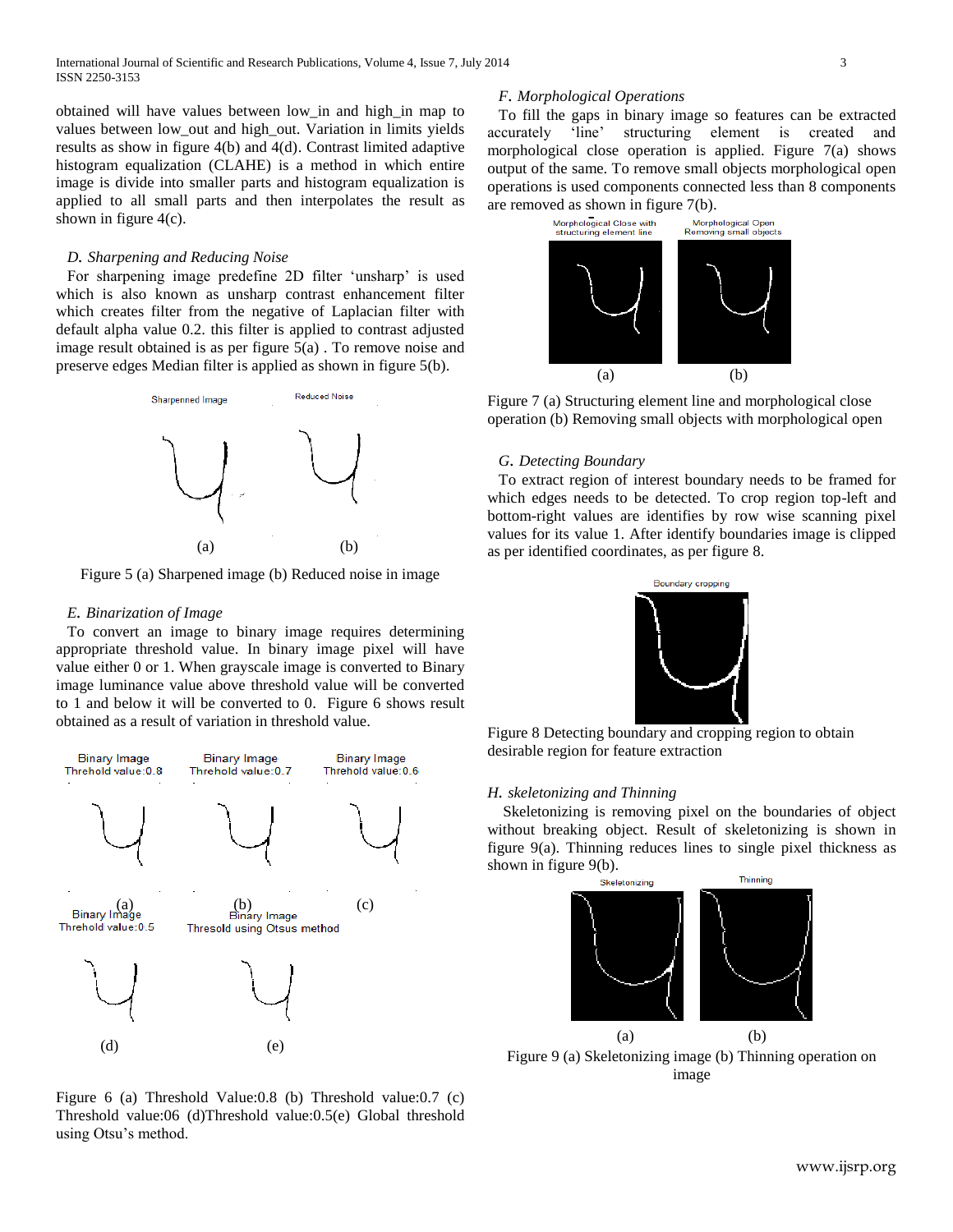## IV. PROTOTYPE SEQUENCE OF STEPS FOR IMAGE ENHANCEMENT



Figure 10 Series of steps for enhancing image

 Figure 10 represents series of steps where input will be acquired scanned image and output will be an image suitable for feature extraction. Principal goal of this processing flow is to have an image which is highly suitable for character recognition task. Accuracy of feature extraction highly depends on the image given as input if image is noisy and clumsy it will be very difficult to obtain precisely features from character and hence this complexity is carry forward to classify it and as a result sometimes correct output cannot be obtained. It becomes mandatory to choose correct sequence so as to obtain desired image for feature extraction.

 Figure 11 shows some sample handwritten numbers written in Gujarati script where series of steps from prototype modal is applied.



Figure 11 : Enhancement of sample handwritten images for feature extraction

#### V. CONCLUSION

 Converting RGB image to Grayscale requires right blend of weighted sum for R, G and B in pixel. Higher value gives darker shade and lower value gives lighter shade. For contrast adjustment intensity can be set by choosing appropriate parameter values and depends on nature and source of an image. To remove salt and pepper noise median filter yields better result. If threshold value is higher than some pixels are lost. It is better to determine graythresh level of an image as a threshold value to convert image into binary image. Boundaries can be extracted accurately if image is noise free. To obtain structural features from image such as cross point, end point it requires